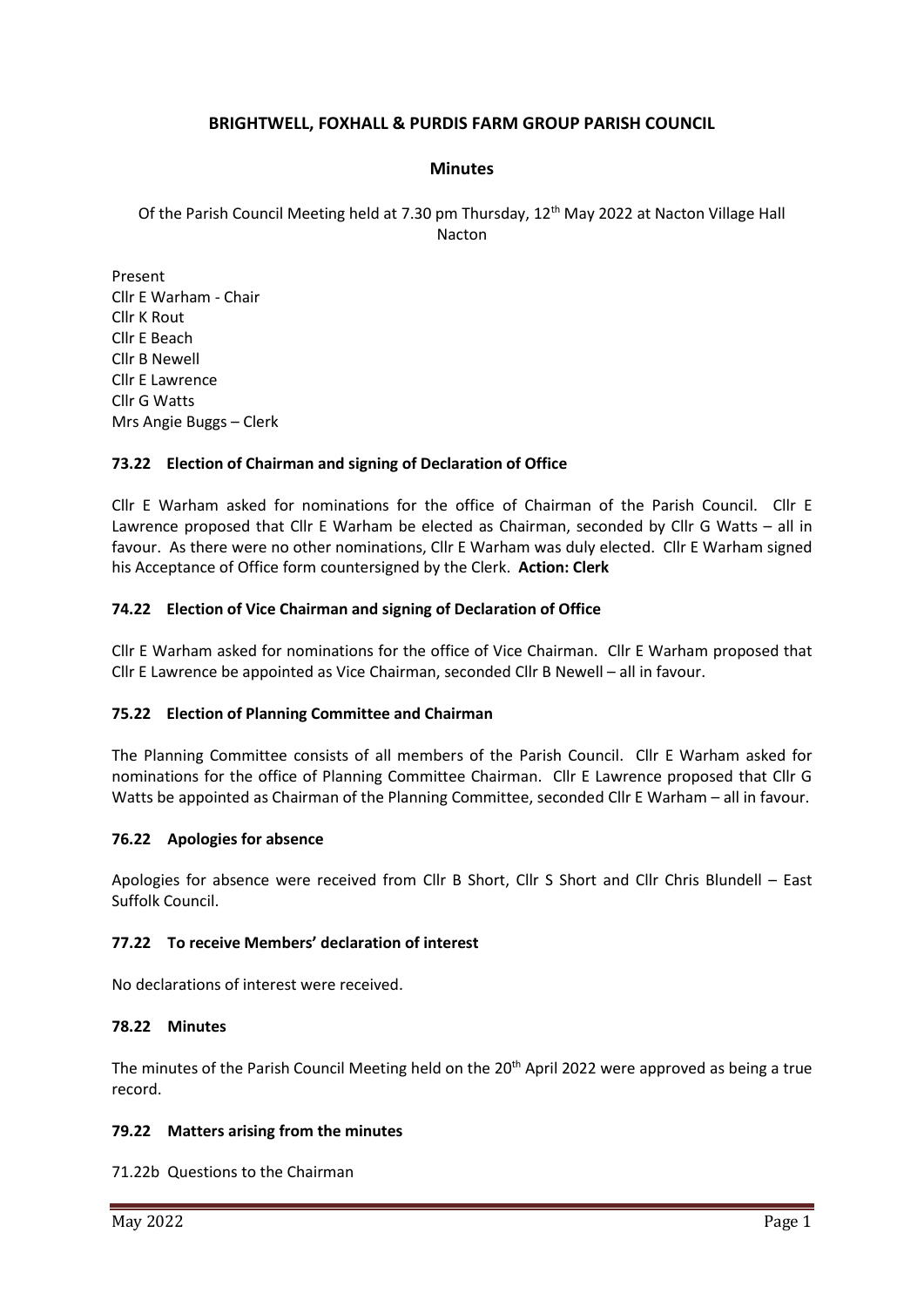Cllrs K Rout and E Beach had, as requested at the last meeting, physically counted all the litter bins in the three parishes. The Chairman thanked them for carrying out this important piece of work. It was agreed that the Clerk should compare the findings with the Asset Register. **Action: Clerk**

## **80.22 The meeting was adjourned to receive reports and questions**

a. Cllr Chris Blundell – East Suffolk District Councillor – written report.

Managing director appointed to lead East Suffolk Services. The creation of a new trading company in East Suffolk – delivering crucial services such as waste and recycling collection, grounds maintenance and street cleansing, has moved a step closer with the appointment of its Managing Director and confirmation of the organisation's trading name.

Cassandra Clements arrives from Babergh & Mid Suffolk Councils, where she is currently Assistant Director for Environment & Commercial Partnerships, to lead the newly created East Suffolk Services. She will be tasked with driving the highest possible standards of service delivery, while seeking the best possible value for money for residents, businesses and all local stakeholders.

# **Response to planning consent for major offshore windfarm projects**

The Secretary of State for the Department of Business, Energy and Industrial Strategy has awarded planning consents for Scottish Power Renewables East Anglia One North and East Anglia Two Offshore Wind Farms.

The projects will contribute up to 1.7GW of renewable energy, once constructed, and help towards achieving the Government's ambitions of 40GW of offshore wind by 2030.

The Council will now be responsible for discharging a number of the requirements imposed on the developer via the Development Consent Orders, with the potential that the projects may commence construction in 2023.

# **Sale completed for former Melton Hill offices in Woodbridge.**

We have completed the sale of our former Melton Hill offices in Woodbridge, to the family-run Manningtree building firm, Rose. The site has been vacant for more than six years since the offices moved to Riduna Park in Melton. Rose has a history of working in the town – most recently on the Queens Drive development of 33 new homes.

## **New programme agreed to drive down number of empty long-term homes**

An ambitious three-year programme has been agreed to drive down the number of long-term empty homes in East Suffolk. Long-term empty properties are defined as residential properties that have been empty for at least two years. In East Suffolk, 280 properties in private ownership have been empty for more than two years. These will be prioritised for action according to type, location, duration unoccupied, and housing need in the surrounding area.

## **Delivering sustainable homes in East Suffolk**

A new planning document has been adopted in East Suffolk to help guide the development of sustainable buildings in the district. The new Sustainable Construction Supplementary Planning Document provides planning guidance on a wide range of sustainable construction topics include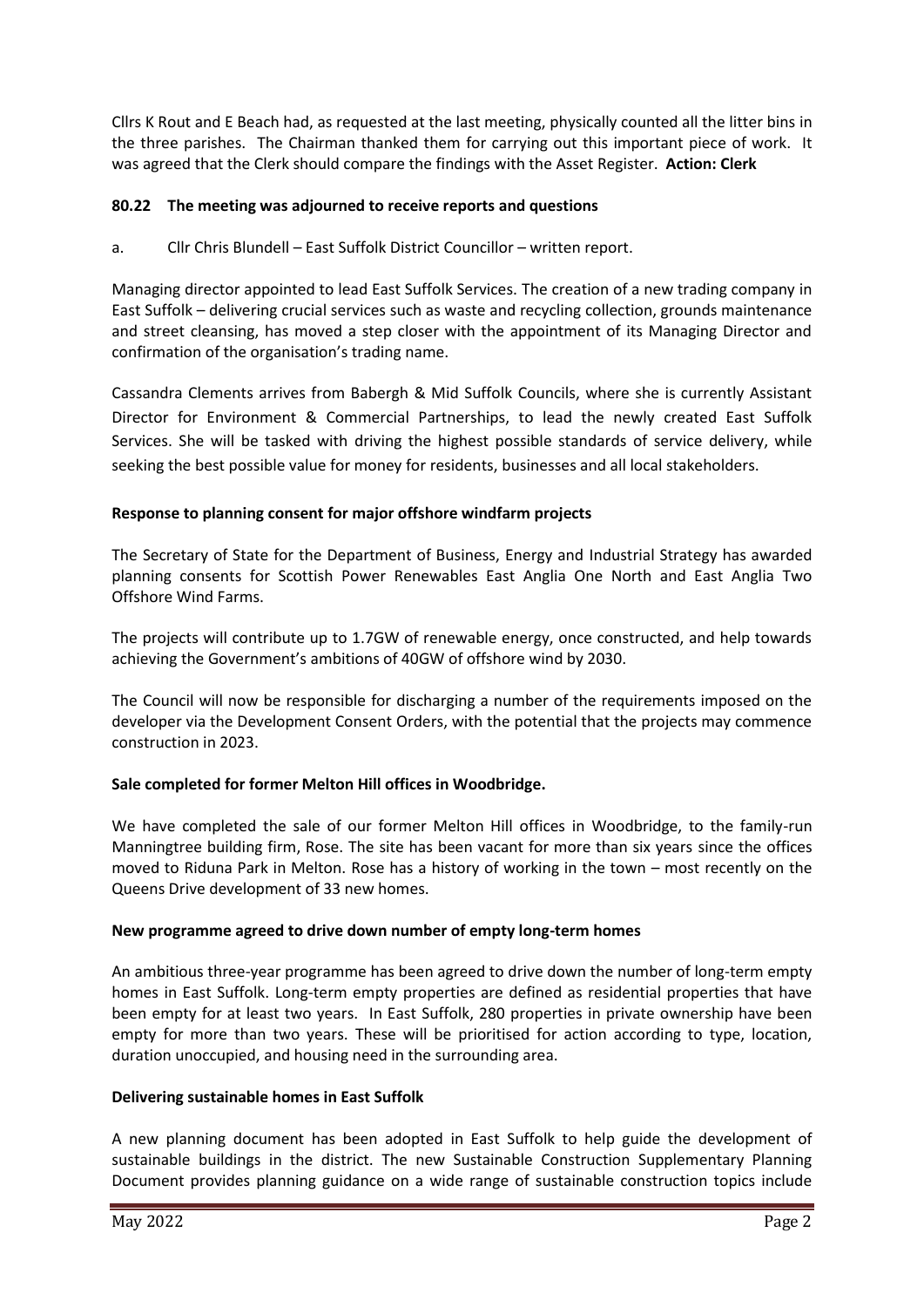energy efficiency, renewable energy, water management and conservation, construction methods, and use of materials.

- b. Cllr Ed Thompson East Suffolk Councillor no report.
- c. Cllr Patti Mulcahy Suffolk County Council no report.
- d. To receive questions from members of the public

No members of the public were present.

### **To reconvene the meeting**

### **81.22 Planning**

### **a. Proposed development of Orwell Crossing Logistics Park**

Cllr G Watts stated that all the reserved matters have now been agreed. The only outstanding area is the Orwell Truck Stop. DC/22/1289/DEM Prior Notification – All existing buildings at former Orwell Crossing Truck Stop – agreed. Highways objected to this application and recommended refusal stating that the lawful planning use of the site should remain a lorry park until such time that any grant of planning permission for its redevelopment has been granted and commenced.

## **b. General**

DC/21/3512/FUL Molen Bucklesham Road Foxhall – Retrospective Planning Application. Suffolk County Council objected to this application. This application is still pending. Clerk to write to East Suffolk Planning asking for an update.

DC/21/2391/FUL Land off Ipswich Road Brightwell – Change of use of land for siting of 31 static units and 12 touring pitches and ancillary facilities – resubmission. Environment Agency is still objecting because of the drainage and water.

DC/22/1096/FUL The Grange Purdis Road Foxhall – Construction of domestic garage/workshop with attic storage above. The owners of the property Homemead have objected to the application. The Parish Council did not object to this application.

## **82.22 To discuss VAS sign reports**

Cllr E Lawrence reported that there were no VAS reports this month. Cllr E Lawrence stated that he had been investigating new positions for posts on which to erect VAS sign in Bucklesham Road. However, if the Parish Council locates VAS posts outside a property the homeowner has to be in agreement. The Clerk reported that a delivery date has not been received for the two new signs. It was reported that one of the VAS signs in Bucklesham Road has overgrown trees covering it. **Action: Cllr E Lawrence / Clerk**

## **83.22 To discuss Murrills Park**

## **Outdoor Playing Space Fund / Disability Roundabout**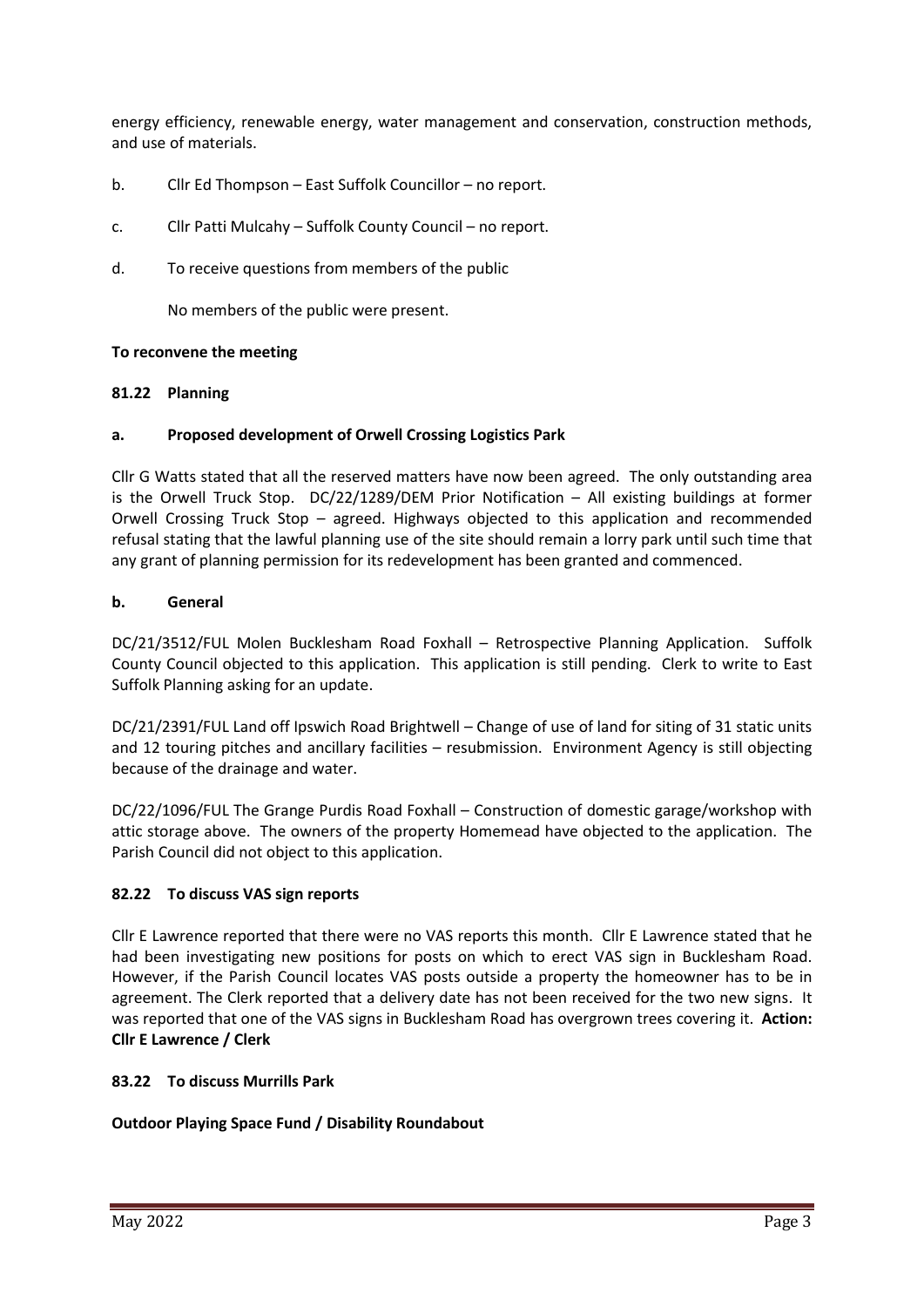The Clerk reported that following the last Parish Council Meeting she had received a telephone call from Sarah Shinnie East Suffolk Council stating that they have the opportunity to add in an disabled accessible roundabout. The roundabout is going to cost £6,178 and the installation and safety surfacing is going to cost £7,799.30 so the total costs will be £13,977.30. Sarah has said that there is £10,542.48 available in the Play Pot for Foxhall and £5,251.29 in the Play Pot for Purdis Farm. If both Play Pots of money are utilised there will be enough funding to cover the cost of the installation of the accessible roundabout and the safety surfacing. Sarah has asked whether the Parish Council would be prepared to use the funding for this purpose. Cllr B Newell proposed that the Parish Council authorise Sarah Shinnie to use the funding for the disability roundabout and safety surfacing, seconded Cllr G Watts – all in favour. **Action: Clerk**

# **84.22 To discuss and decide on support for Ukrainian Families**

Cllr K Rout reported that unfortunately there is a lot of 'red tape' when trying to accommodate Ukrainian Families but that he would continue to pursue. **Action: Cllr K Route**

## **85.22 To discuss producing a parish newsletter**

Cllr E Beach reported that she had been in touch with the Editor of the Flyer Jon Trotter who had provided her with some useful information. The total for producing the magazine and distribution would be approximately £479 per edition. It was agreed that quarterly magazines would be the best option. The following actions were agreed:

- a. Cllr E Beach agreed to telephone businesses to find out whether there would be any interest from businesses to advertise.
- b. Councillors to provide Cllr E Beach with ideas of what could be included before the next meeting. Some suggested headings were Murrills Park, co-option of new councillors, General Governance Review, Road Safety Forum.
- c. Cllr E Beach agreed to find rates for charging advertisers.

## **Action: All Councillors / Clerk**

#### **86.22 Clerk's Report May 2022**

#### To agree on the Re-wilding areas in Purdis Farm

As agreed at the last meeting I emailed Lacey Crowe at East Suffolk Council enclosing the map and requested that the rewilding should be trialled for a period of time and then reviewed.

#### Update on Item 10 on the Agenda

Following our last meeting I had a telephone call and email from Sarah Shinnie East Suffolk Council as follows:

"Following our discussion earlier in the week we know We have an opportunity to add in an accessible roundabout at the new play development at Purdis Farm.

The roundabout is going to cost £6,178 and the installation and safety surfacing is going to cost £7,799.30 so the total costs will be £13,977.30.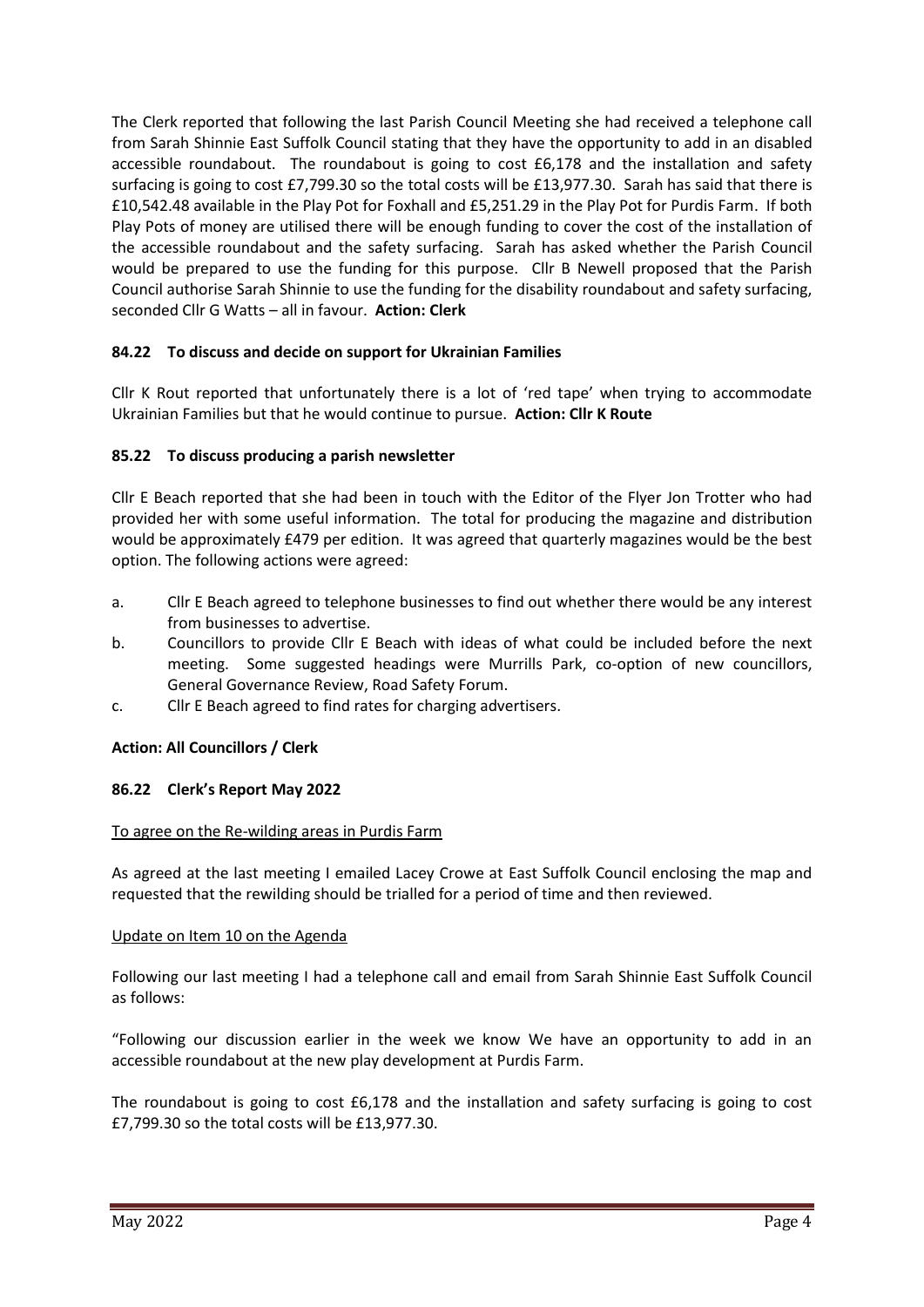There is £10,542.48 available in the Play pot for Foxhall and £5,251.29 in the Play pot for Purdis Farm with both of these amounts, we would be able to installation the accessible roundabout.

Would the two parishes be happy for the funds to be spent in this way?"

As you know Sarah had previously asked whether the Parish Council would be prepared to fund the disabled accessible roundabout.

## Agenda Item 17 To approve and sign the AGAR Form 3

Every smaller authority in England that either received gross income or incurred gross expenditure exceeding £25,000 **must** complete AGAR Form 3 of the Annual Governance and Accountability Return at the end of each financial year in accordance with *Proper Practices*. Our total income for the financial year 2021/2022 is £27,485.97 therefore we are required to have an Internal Audit and also be audited by the External Auditor therefore our audit fees will be higher this year.

### **87.22 Road Safety Forum**

The Parish Council noted the content of the report which had been received from Andy Jolliffe. Cllr E Lawrence reported that he would be attending the next Road Safety Forum meeting.

#### **88.22 Finance**

| <b>Income</b>                                               |            |
|-------------------------------------------------------------|------------|
| <b>SCC Locality Budget</b>                                  | £1,000.00  |
| Precept (full year)                                         | £7,000.00  |
| <b>Expenditure</b>                                          |            |
| A J Buggs Salary and Expenses April 2022                    | £394.80    |
| Hire of Nacton Village Hall (paid by Clerk)                 | £56.00     |
| <b>SALC Subscription</b>                                    | £739.55    |
| Norse Dog Bin                                               | £212.54    |
| GritBin.com - Grit Bin Purdis Farm                          | £234.77    |
| Community Account Balance as at 31 <sup>st</sup> March 2022 | £34,426.03 |
| Business Account Balance as at 31 <sup>st</sup> March 2022  | £8,275.34  |

Cllr G Watts proposed that the above expenditure be approved, seconded Cllr E Warham – all in favour. **Action: Clerk**

#### **89.22 To discuss and approve the Annual Accounts 2021/2022**

The Clerk stated that the Annual Accounts 2021/2022 had been prepared and distributed to all councillors well in advance of the meeting. Cllr G Watts proposed that the Parish Council approve the accounts, seconded Cllr E Warham – all in favour. **Action: Clerk**

## **90.22 To approve and sign the AGAR Form 3**

The Clerk explained that the Parish Council's whose income or expenditure exceeds £25,000 must complete Form 3 of the Annual Governance and Accountability Return at the end of each financial year in accordance with Proper Practices. For the year 2021/2022 this applies to Brightwell Foxhall & Purdis Farm as the total income was over £25,000.